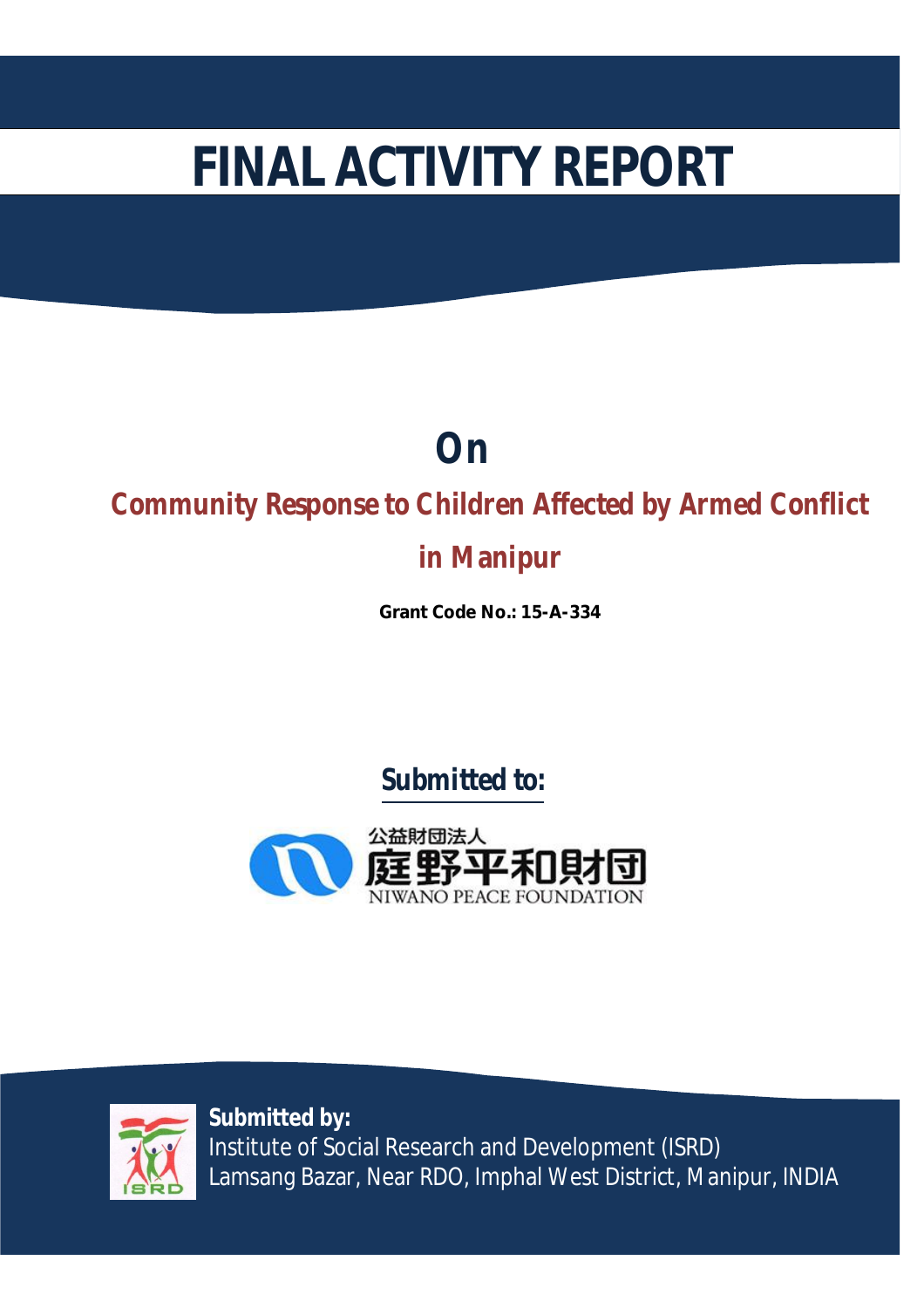#### **Final Activity Reports On Community Response to Children Affected by Armed Conflict in Manipur**

#### **a. Name of organization:**

Institute of Social Research and Development (ISRD) Lamsang Bazar, Near RDO, Imphal, Manipur – 795146, INDIA

#### **b. Contact Details:**

Mr. Ksh. Dinesh Singh, Secretary Mobile: +91 9612569116 E-mail: isrd\_imphal@yahoo.co.in

## **c. Project name**

Community Response to Children Affected by Armed Conflict in Manipur

## **d. Code Number**

15-A-334

#### **e. Project periods**

November 1, 2015 to November 1, 2016

#### **f. Aim of the project:**

To reintegrate 200 children into society and make them as role model in peace building process, reducing the school drop-out cases through bridge education and provide economic opportunities through vocational training.

#### **g. Implemented activity, and its methods:**

Following are the activities that implemented during the project period:

| SI.<br>No.     | <b>Activities</b>                                                                                                                                                                                     | <b>Methods</b>                                                                                                                                               |
|----------------|-------------------------------------------------------------------------------------------------------------------------------------------------------------------------------------------------------|--------------------------------------------------------------------------------------------------------------------------------------------------------------|
|                | Formation<br>Project<br>of the contract of the contract of the contract of the contract of the contract of the contract of the contract<br>Implementation<br>and<br>Monitoring<br>Committee<br>(PIMC) | To enhance sense of responsibility, ownership,<br>collective efforts in program implementation and<br>monitoring initiative.                                 |
| $\overline{2}$ | and<br>Identification<br>selection of 200 children                                                                                                                                                    | To identify the selection of 200 children infected<br>and affected by armed conflict from Imphal West<br>District, Manipur.                                  |
| 3              | and<br>Psychological<br><b>Counseling Sessions</b>                                                                                                                                                    | In-house psychological and counseling input<br>sessions twice in a week including life skill<br>sessions to the children.                                    |
| 4              | <b>Bridge Education</b>                                                                                                                                                                               | their<br>Bridge education classes based<br>on<br>age/previous educational status and<br>make<br>linkages with existing Government educational<br>facilities. |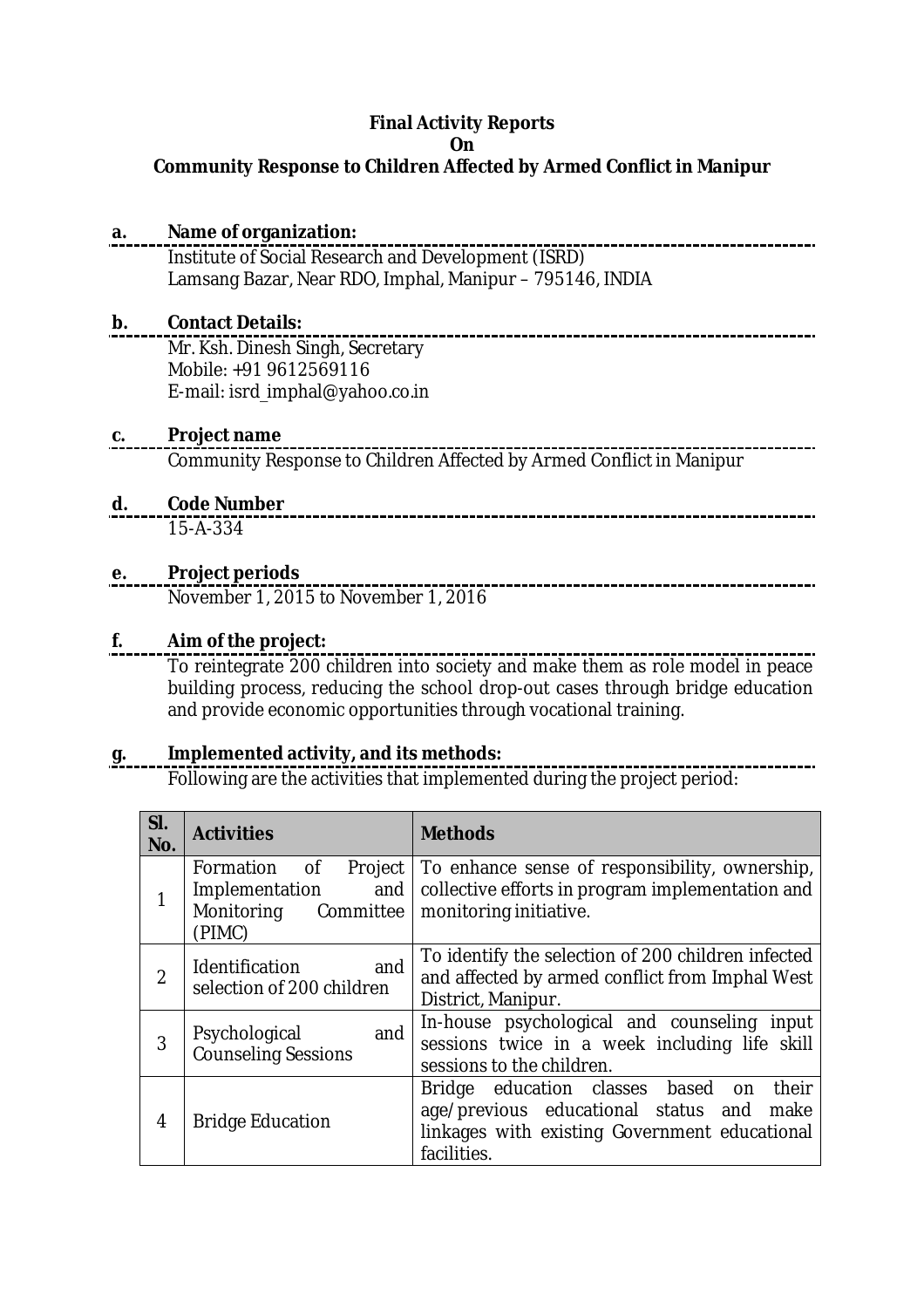|   |                               | Vocational training program on Tailoring,           |
|---|-------------------------------|-----------------------------------------------------|
| 5 | Vocational<br>Training        | Embroidery, Cane, Bamboo and Computer               |
|   | Programs                      | linkages with other government training             |
|   |                               | institutes.                                         |
|   |                               | In order to activate the roles and responsibilities |
| 6 | <b>Sensitization Programs</b> | of the different stakeholders, 4 nos. of            |
|   |                               | community sensitization programs conducted.         |
|   |                               | It enabled to connect with other children and as    |
| 7 | Youth/Children Events         | tool to bring them back in the mainstreaming in     |
|   |                               | the society.                                        |
|   |                               | To initiate a positive message to protect the       |
| 8 | <b>Advocacy Activities</b>    | children from the conflict and reduce the           |
|   |                               | intensity of the conflict.                          |
|   |                               | To establish network and linkages with different    |
| 9 | Network and Linkages          | stakeholders<br>through regular<br>meeting,         |
|   |                               | consultations and visits.                           |
|   |                               |                                                     |

#### **h. General process of implemented activity:**

#### **1. Formation of Project Implementation & Monitoring Committee (PIMC):**



A PIMC (Project Implementation & Committee) was formed on 19th November 2015 comprising representative from different communities, CSOs and social workers. ISRD, aims at collective involvement of the community in terms of planning, implementation as well as Monitoring and evaluation of the project.

The members of the committee meet on or before 10th of every month. Following are the members of the PIMC.

| SI.<br>No.     | <b>Name</b>                   | <b>Profession</b>                          | <b>Address</b>         | <b>Sex</b> |
|----------------|-------------------------------|--------------------------------------------|------------------------|------------|
| 1.             | Mr.Dinesh Singh               | Secy, ISRD                                 | Lamsang Bazar          | M          |
| 2.             | Miss Lucy Kamei               | Social Activist                            | <b>Taothong Khunou</b> | F          |
| 3.             | Mr.Martha Kipgen              | Secretary, Gun Survivors<br><b>Network</b> | Lamdeng Mayai Leikai   | F          |
| 4.             | Religious Leader<br>Mr. Saphu |                                            | Eroishemba             | M          |
| 5.             | Mrs. Kabita                   | <b>Child Rights Activist</b>               | Mayang Langing         |            |
| 6 <sub>1</sub> | Mr. Abung Kabui               | Human Rights Defender                      | Phumlou                | M          |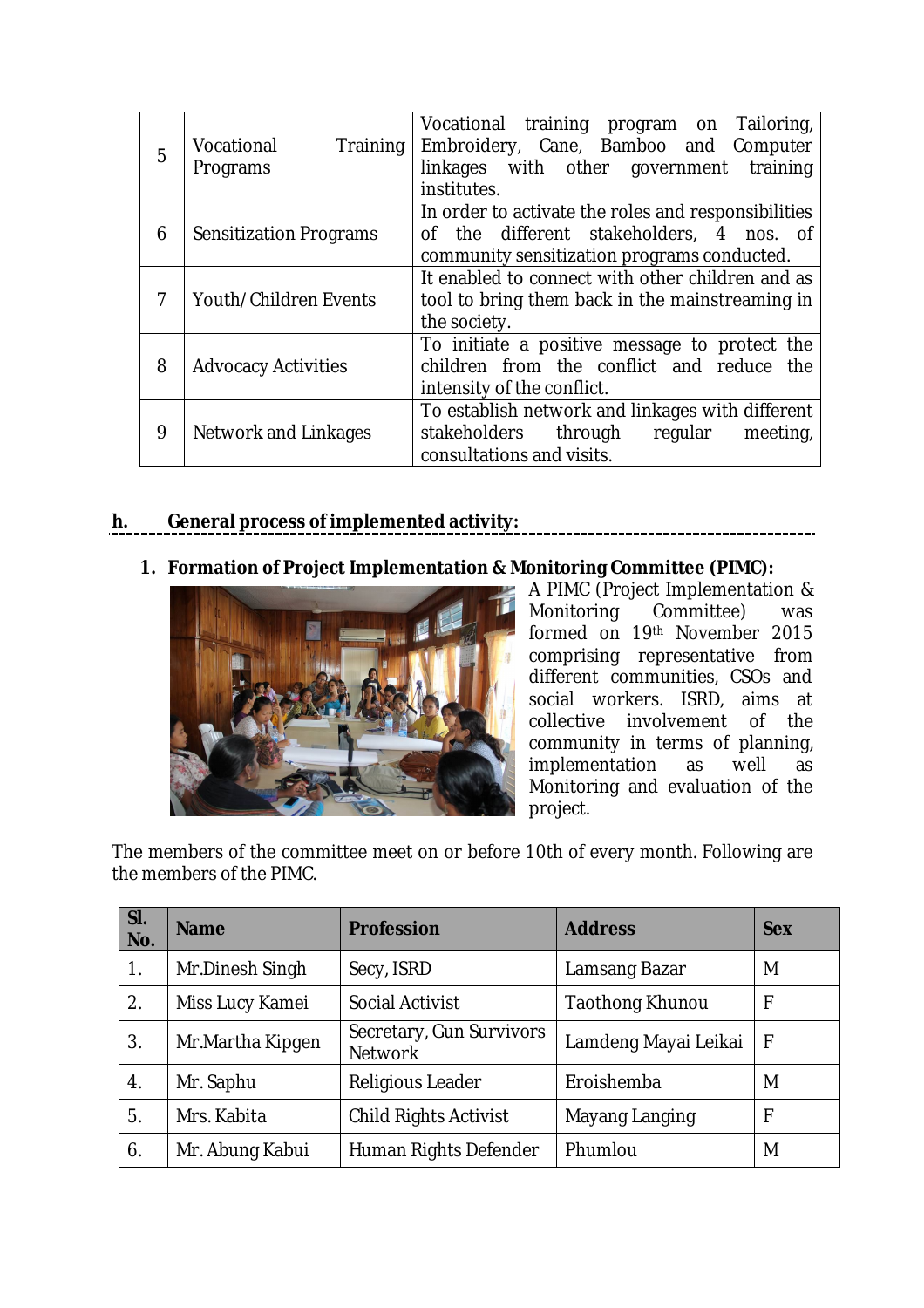|     | Mrs. Kaboklei | Women Activist          | Heibongpoki     |   |
|-----|---------------|-------------------------|-----------------|---|
|     | Mr. Tomei     | <b>Social Activist</b>  | Kharam Thadoi   | M |
| - 9 | Mr. Albert    | <b>Community Leader</b> | Leilon Phaijang | M |

#### **Dates of the Committee Meeting Held from Nov 2015 to Oct 2016:**

| <b>Particulars</b>         |     | n   | $\cdot$ |     |     |     |     | $\Omega$ |      |     | 11  |     |
|----------------------------|-----|-----|---------|-----|-----|-----|-----|----------|------|-----|-----|-----|
| Month                      | Nov | Dec | Jan     | Feb | Mar | Apr | May | Jun      | July | Aug | Sep | Oct |
| Date                       | 1 Q |     |         |     |     |     |     |          |      |     |     |     |
| Nos.<br>OT<br>Participants | Ω   |     |         |     |     |     |     |          |      |     |     |     |

## **2. Bridge Education:**

During the purpose project, 73 children who are school drop-out were provided



4 months bridge education through regular class based on their age/previous educational status and make linkages with existing Government facilities like SSA and RMSA under Right to Education. 90% of the drops out cases occur in the primary category (class III to Class V). They were provided books, teaching aids, bags, stationery items as per requirements.

| STATUS OF DROP OUT STUDENTS                                                       |        |                 |        |                |        |  |
|-----------------------------------------------------------------------------------|--------|-----------------|--------|----------------|--------|--|
| Class III                                                                         |        | <b>Class IV</b> |        | <b>Class V</b> |        |  |
| <b>Male</b>                                                                       | Female | <b>Male</b>     | Female | <b>Male</b>    | Female |  |
| 19                                                                                | 15     | 21              |        |                |        |  |
| <b>Reasons of Drop out:</b> Lost of the family members, lack of support, poverty, |        |                 |        |                |        |  |
| psychological factors, trauma, orphan, single parent, stigma, discrimination and  |        |                 |        |                |        |  |
| fear.                                                                             |        |                 |        |                |        |  |

#### **Bridge Educators:**

| SI.<br>No. | <b>Name</b>          | <b>Address</b>     | <b>Qualification</b>     | <b>Experience</b>              |
|------------|----------------------|--------------------|--------------------------|--------------------------------|
|            | Mr. Salam Johny      | Taothong<br>Khunou | Graduate in<br>Education | 5 years teaching<br>experience |
|            | Miss Chongboi<br>Zou | Haorang            | Graduate in<br>Science   | 3 years teaching<br>experience |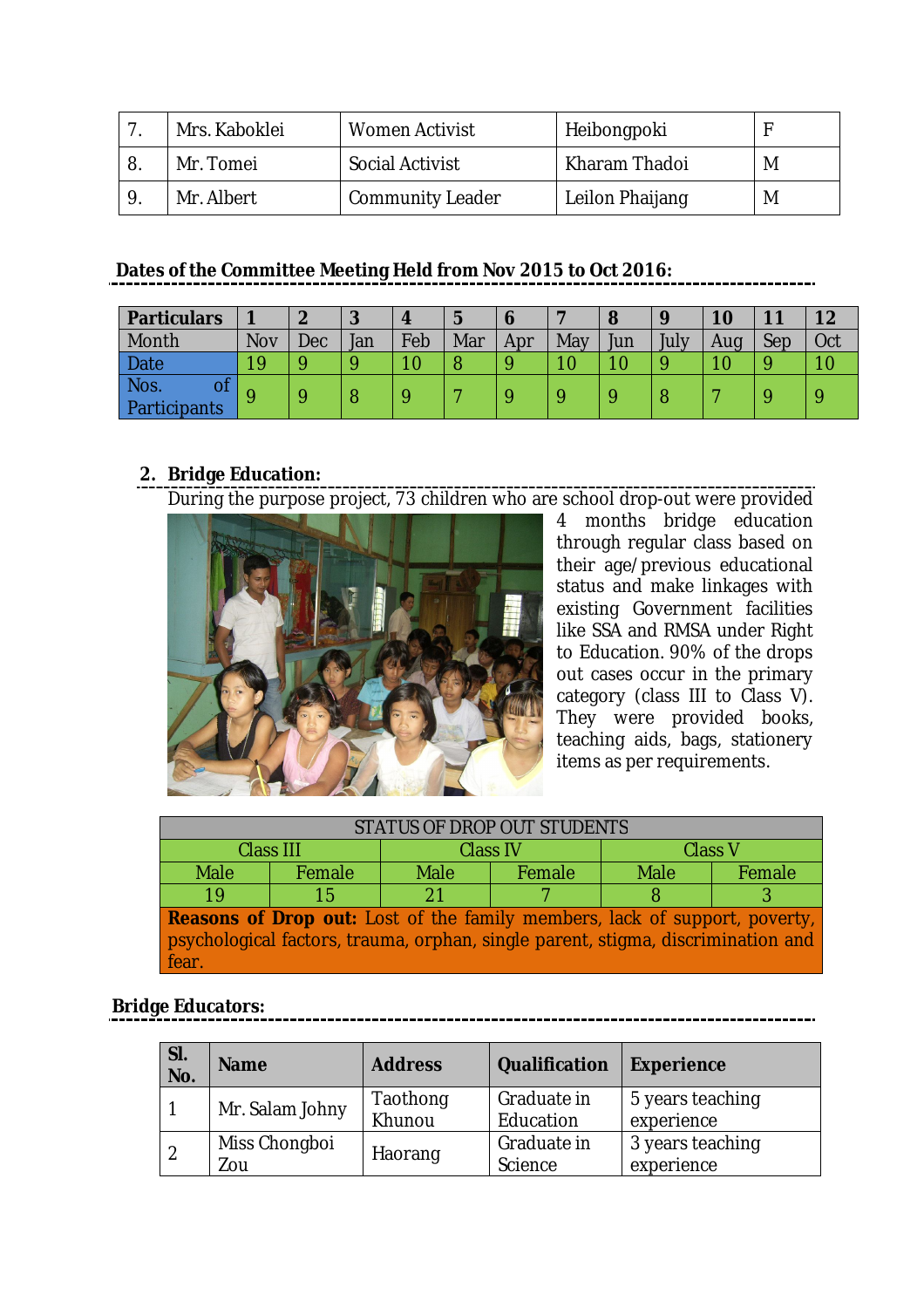| ာ | Mr. Albert Kamei   Lamlongei |           | Graduate in<br>Manipuri | 7 years teaching<br>experience |
|---|------------------------------|-----------|-------------------------|--------------------------------|
|   | Miss Rose<br>Haokip          | Tera Urak | Graduate in<br>English  | 4 years teaching<br>experience |

#### **3. Psychological and Counseling Sessions:**

As an ongoing activity of the project, psychological and counseling input sessions



were conducted twice in a week including life skill sessions. The main emphasis has been given to remove negative mindset, trauma and psychological fear. They were also given importance of education, social norms and roles of youth in democracy so that can lead the peace building initiatives. In the life skills, they were given activity on

self awareness, critical thinking, creative thinking, communication, coping with stress, emotions and inter personal relationship.

| <b>Counseling</b>               | <b>Life Skills Education</b> |  |
|---------------------------------|------------------------------|--|
| <b>Every Wednesday</b>          | <b>Every Saturday</b>        |  |
| $\overline{8}$ a.m to 9:30 a.m. | 8 a.m to 9:30 a.m.           |  |

#### **4. Vocational Training Programs:**

43 male and 42 females were provided on Skill Painting, Embroidery, Cane, Bamboo, Computer and linkages with other government training institutes. The training



programs were carried out with 3 trainers who joined as volunteers. Skill formation through vocational training among the children will enable them a source of livelihood or economic opportunities.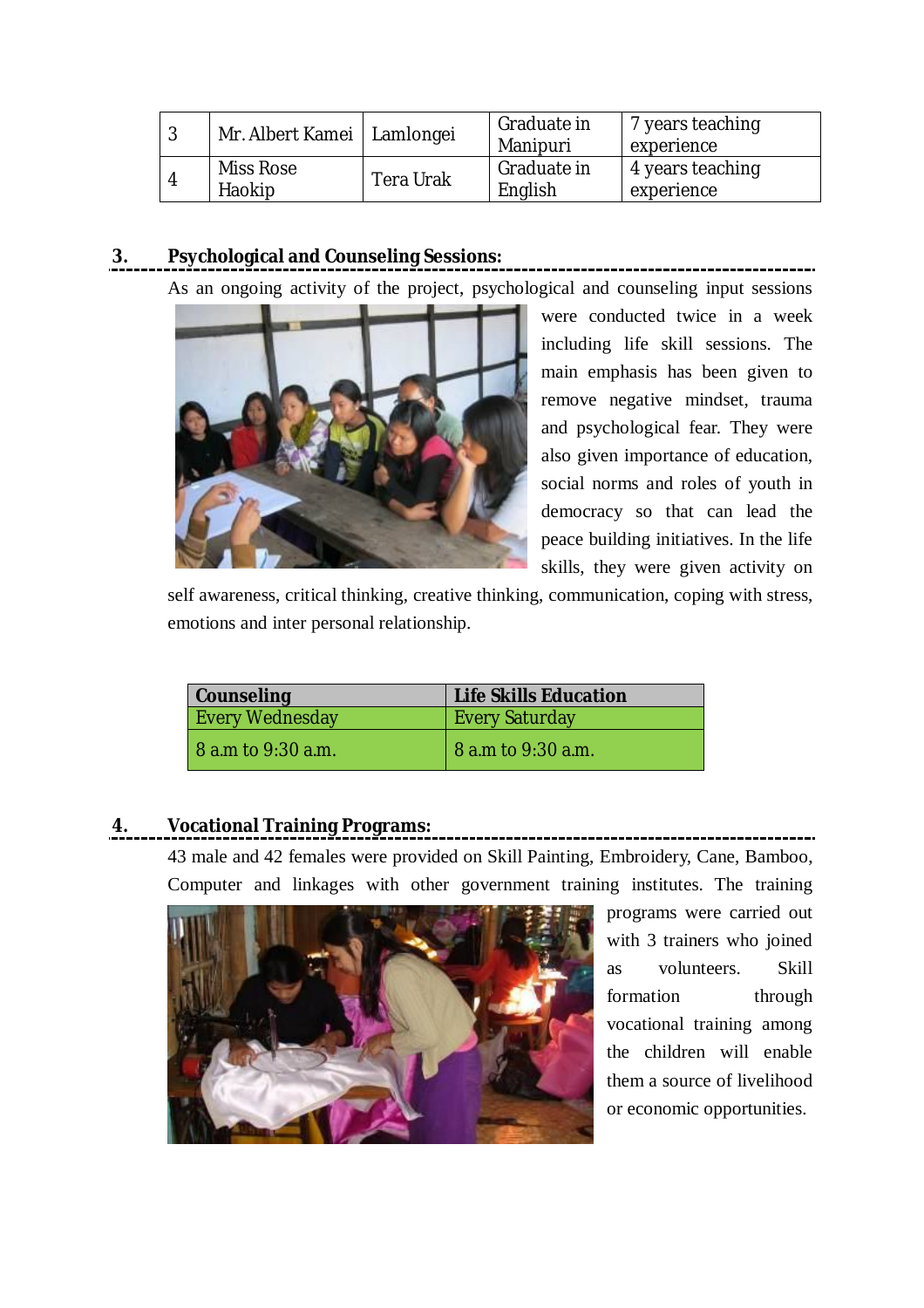They may start their own small scale units or employment opportunities in the production houses. Handloom and handicraft products from Manipur have higher demand inside and outside the state and gained many self employment opportunities in the state.

| SI.<br>No. | <b>Name</b>            | <b>Address</b>            | <b>Qualification</b>                              | <b>Experience</b>                                                                                                             |
|------------|------------------------|---------------------------|---------------------------------------------------|-------------------------------------------------------------------------------------------------------------------------------|
| 1.         | Mrs. Rebika<br>Huidrom | Taothong<br>Mamang Leikai | Diploma in<br>Designing                           | 5 years of teaching<br>practical<br>and<br>experiences in Skill<br>Painting & Designing.                                      |
| 2.         | Miss Veronica          | Mayanglangjing            | Diploma in<br>Embroidery &<br>Tailoring           | 5 and $\frac{1}{2}$ years of<br>experience in the field<br>of embroidery<br>and<br>arts works.                                |
| 3.         | Mr. Luikham            | Haorang Keirel            | Certificate<br>holder in Cane<br>& Bamboo<br>arts | 4 years of experience<br>the cane<br>in<br>and<br>bamboo<br>works<br>especially in making<br>indigenous<br>based<br>products. |

#### **List of Vocational Instructors:**



The program was conducted at the local community hall and management committee of the hall has also allowed accessing the venue at free of cost. They took the main responsibilities of providing training programme, designing the course and linking with other productions units in the case of placement opportunities. Although there is potential for self employment and employment opportunities, the children opted for further education. We also encourage education first for the children were they can shape

their future.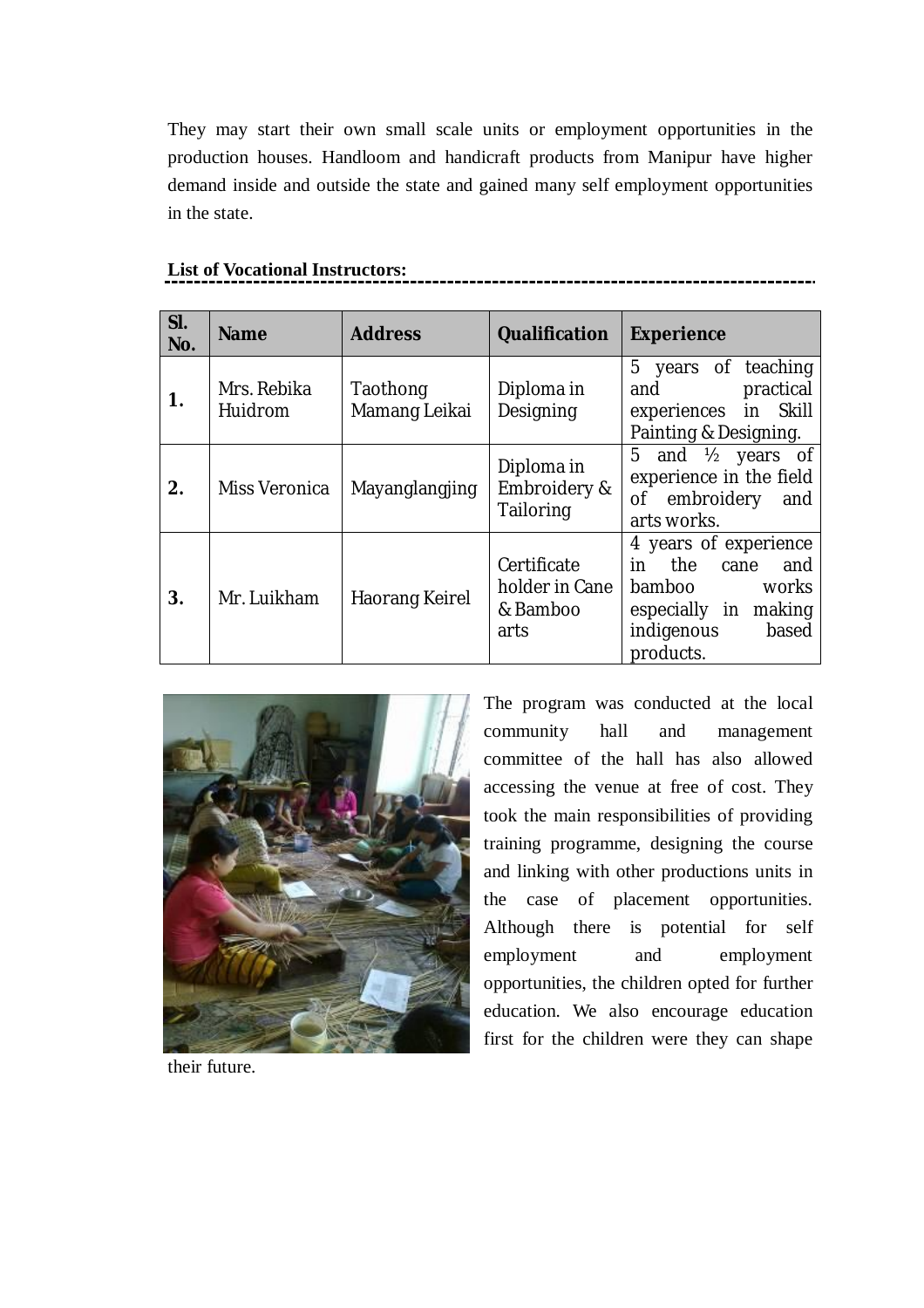#### **5. Sensitization Programs:**



During the course of project period 4 nos of Community based sensitization program was conducted quarter wise in order to bring out enabling environment and provide support to children for their future.

| SI.<br>No. | Location             | <b>Date</b> | <b>Target audiences</b>                                           |
|------------|----------------------|-------------|-------------------------------------------------------------------|
|            | Lamsang Bazar        | 16/12/2015  | Meira Paibies (women torch                                        |
| 2.         | Lamdeng Awang Leikai | 13/04/2016  | bearers), Civil<br>society                                        |
| 3.         | <b>Haorang Sabal</b> | 16/06/2016  | organization, local elected                                       |
| 4.         | Salam Bazar Board    | 23/09/2016  | representative, Clubs, Legal<br>authority, child rights activist. |

#### **6. Youth/Children Events:**

As a component to interact, motivate and tool to reintegrate the children into their normalcy behavior, 1 children event was organized on 21st August 2016 at Lamsang Community Hall. All the children were allowed to participate on the event to showcase their skills on the occasion. Different stakeholders were also participated, interact with the children and distributed gifts as a token of encouragement and support.

#### 7. **Advocacy Activities:**

The issue of children's infected and affected by the conflict is a neglected agenda buy the different sections of the society including policy and decision makers. There are limited services and provisions for the welfare and protection to reintegrate and mainstream into society. Many children became vulnerable in their adulthood and sometimes big challenges for the society. We advocated for the free education for children up-to standard of XII and vocational/skill upgradation provisions in the existing welfare schemes. We engaged with district level decision makers, elected members, pressure groups, Commission for Protection of Child Rights and state social welfare departments.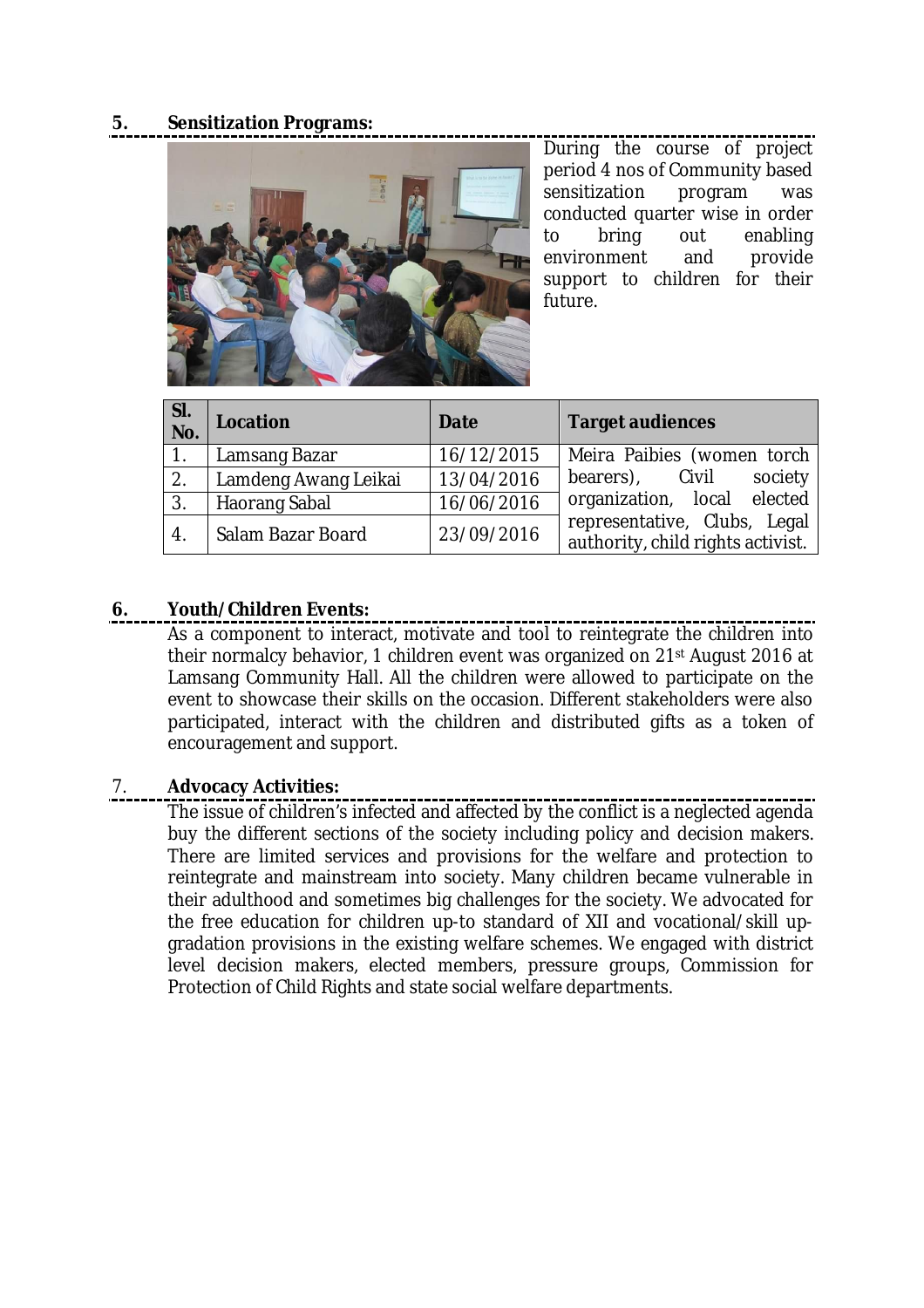#### **i. Achievements of the activities:**

#### **Educational Level:**

| DETAILS OF CHILDREN UNDER BRIDGE EDUCATION |          |    |    |           |                                                                                                                |                  |                  |  |  |
|--------------------------------------------|----------|----|----|-----------|----------------------------------------------------------------------------------------------------------------|------------------|------------------|--|--|
| Nos. of Age                                |          |    |    |           | Nos.   Nos. of Reintegrate in Reintegrate                                                                      |                  | $\blacksquare$ p |  |  |
|                                            |          |    |    |           | $\vert$ children $\vert$ (Range) $\vert$ Male $\vert$ Female $\vert$ formal education $\vert$ formal education |                  |                  |  |  |
|                                            |          |    |    | under     |                                                                                                                | SSA under        | <b>RMSA</b>      |  |  |
|                                            |          |    |    | (Primary) |                                                                                                                | (Higher Primary) |                  |  |  |
|                                            |          |    |    | M         |                                                                                                                | M                |                  |  |  |
|                                            | $8 - 12$ | 48 | 25 | 23        |                                                                                                                |                  |                  |  |  |

**Variance:** Out of 73 children, 61 children including 40 male and 21 female were reintegrate into formal education system in 9 government schools under Sarva Shiksha Abhiyan(SSA) and Rashtriya Madhyamic Shiksha Abhyan (RAMSA), a flagship program of Ministry of Human Resource Development, Government of India. Under this scheme, they were entitled free admission fees, uniform, bags, books, stationeries and meals. Remaining 12 children needs more care and protection since they belongs orphan. We are initiating with state child welfare board for letting them to get the opportunities to stay at Juvenile Home until they turns 18 years.

#### **Income Generation/Skill Development Level:**

| <b>Skill Painting</b> | Embroidery | Cane<br>Bamboo |  | &   Computer Education                                                                                                                                        |
|-----------------------|------------|----------------|--|---------------------------------------------------------------------------------------------------------------------------------------------------------------|
|                       |            |                |  | 22 nos. of children were given 6                                                                                                                              |
| 13                    | 27         | 23             |  | months free computer education at<br>Government run Community<br>Information<br>Centre<br>Haorangsabal, Lamsang run by<br>Ministry of Information Technology, |
|                       |            |                |  | Govt. of India                                                                                                                                                |

#### **Community Level:**

**Policy Level:** Political parties' commitment for setting up residential schools for children infected and affected by the conflict up-to age of 21 as an election manifesto in upcoming general election of the state which was schedule on 18<sup>th</sup> March 2017.